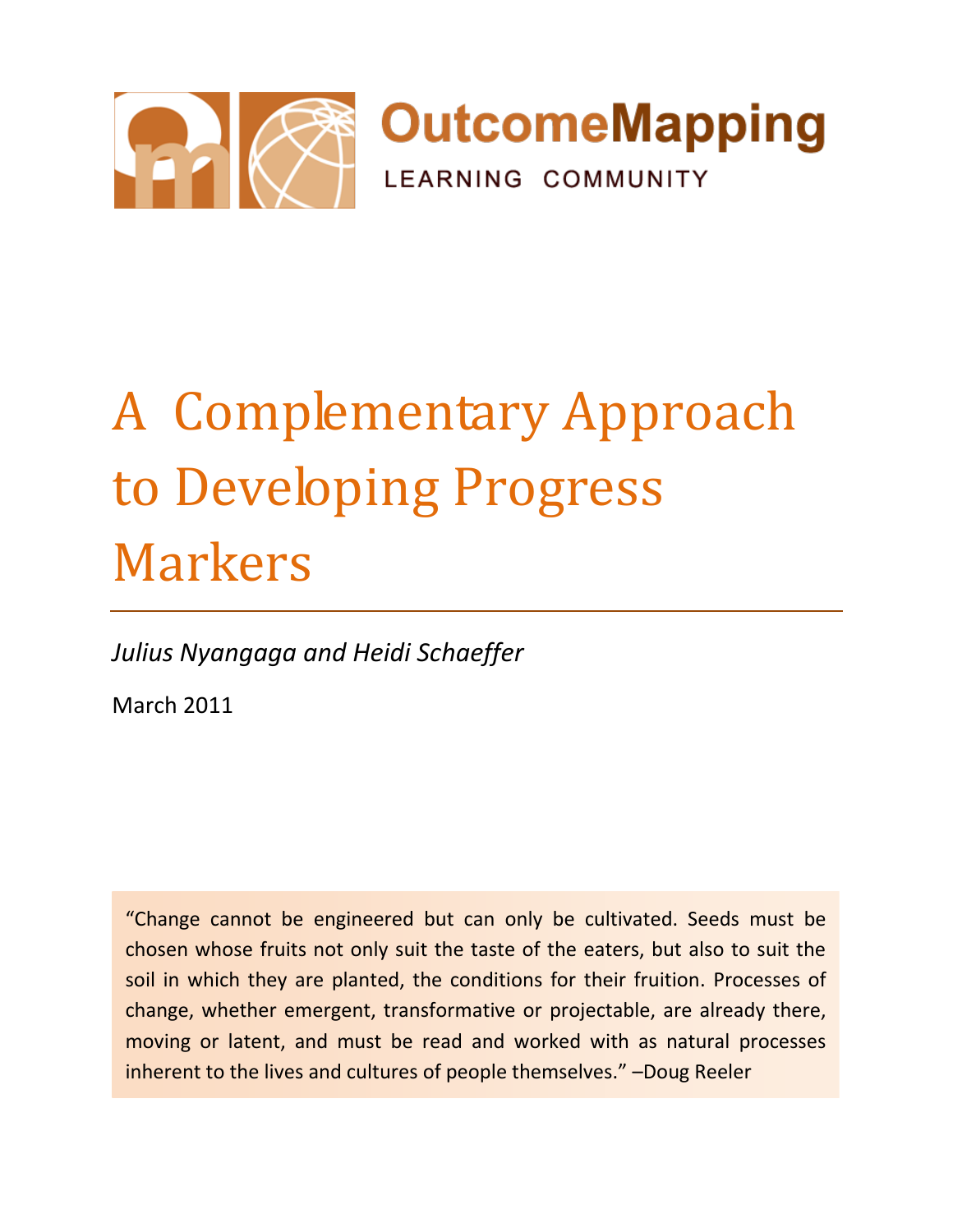## **1 Executive summary**

In this paper we focus on the Outcome Mapping concept of progress markers and present the results of the research that was conducted through the Outcome Mapping Learning Community (OMLC) in 2009 and 2010 to analyse how project teams have formulated their progress markers. The paper discusses both similarities and differences in progress markers and the observed patterns across 32 sets of markers that were received.

The study aimed to demonstrate that planned transformation in boundary partners, as described by progress markers, follows a somewhat predictable pattern, beginning with changes in knowledge and understanding; moving to changes in attitudes; and then to practice changes consistent with new knowledge and new attitudes. The research explored the implications of planning for behaviour change outcomes (progress markers) using the consistently observed patterns in the predicted changes of boundary partners (BPs). The ultimate purpose being to strengthen the effectiveness of Outcome Mapping as a method to bring about desired changes in boundary partners.

32 sets of progress markers from 13 different projects were reviewed for this study. The sample of projects was not large or random enough to allow for statistical analysis and this report therefore only draws conclusions based on what was observed from the 32 sets provided. While the observations reported cannot be generalised to a wider population of progress markers, they will provide useful insights and guidance for OM users.

Our initial analysis revealed that the progress marker sets did not easily fit into the proposed knowledge, attitudes and practice (KAP) categories of change. Many of the markers described complex actions that encompassed all or two of the three (KAP) responses. However, a pattern was observed in the progress markers. The progress markers could be categorised into three distinct types of practice-oriented outcomes. There were outcomes describing how BP's develop an understanding of the project goals and their roles, which we call P1, with 'P' standing for practice. The second type, P2, was about the partners getting involved in project activities and developing extended networks of support and collaboration. The third cluster of outcomes, P3, was consistent with activities aimed at entrenching the planned change. Most P1 and P2 outcomes were at the early stages of planned changes, followed by P2 outcomes and then P3 outcomes at later stages. However, there were overlaps across the board with a few PMs depicting characteristics of two or more category types.

We conclude that sets of PMs developed for any one BP will depend on the stage of project implementation and the alignment status of a particular BP to a program's vision and mission. P1 outcomes are useful when introducing the project's intentions or emerging developments to stakeholders and especially those passive or disinclined to the project's objectives. The P2 outcomes should be strived for when working with supportive partners, while P3 outcomes are for those so aligned that they can support institutionalization of planned changes.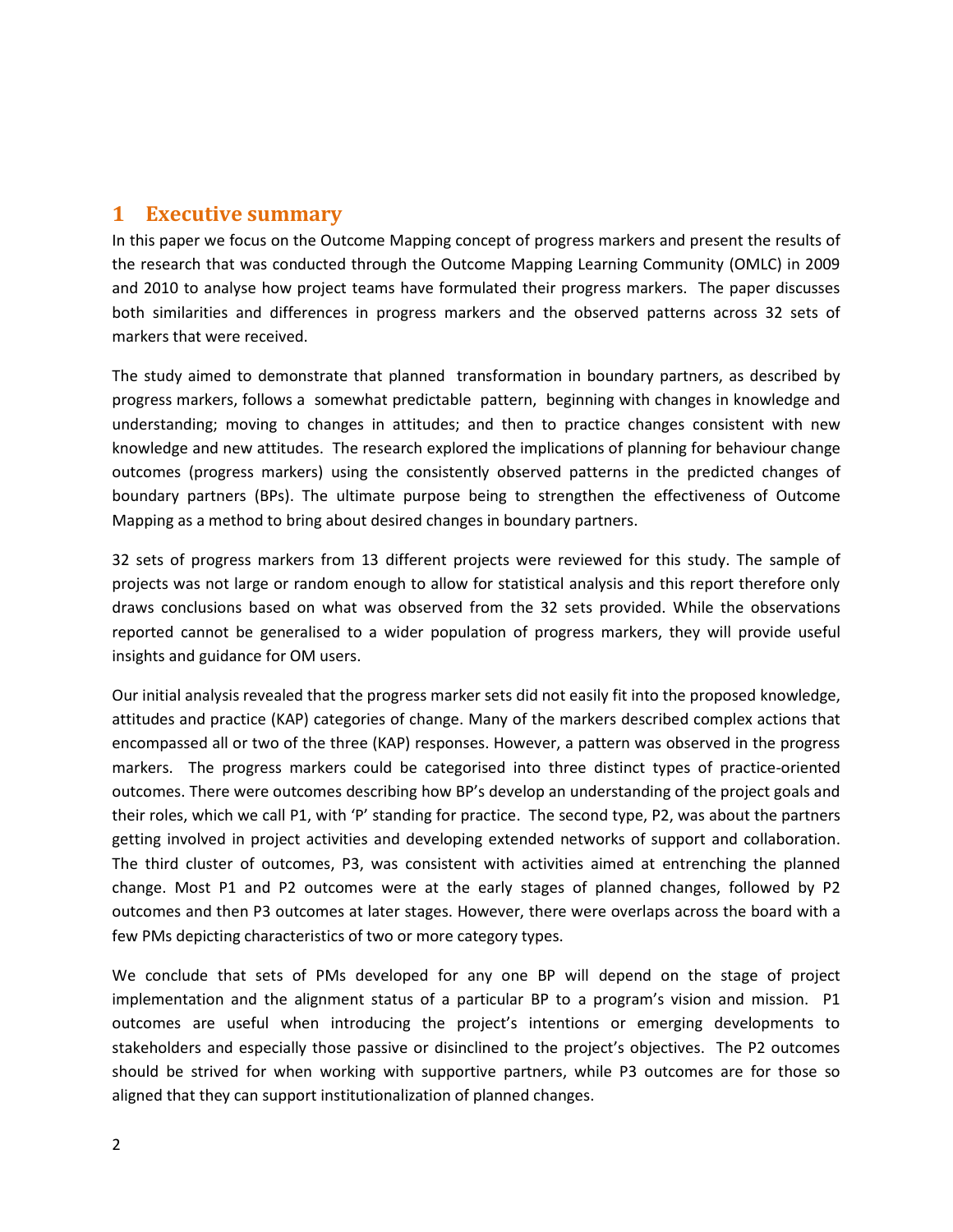The P1, P2 and P3 types of outcome complement the *Expect to see*, *Like to see,* and *Love to see* categories of progress markers recommended in the OM manual, whereby initial PMs are the 'low hanging fruit,' (Smutylo, 2009) and quickly achievable with a partner depending on their alignment to the project's vision and mission.

However, together with the possibilities and realities of overlapping progress indicators, all transformation should not be seen as definite linear processes, but as part of a cyclic learning process influenced by dynamics of complex changing environment(s).

**Key words**: Outcome mapping, outcomes, project indicators, progress makers, KAP.

#### **Acknowledgements**

Thank you to the dedicated OM practitioners for providing project details including sets of progress markers: Steff Deprez, Jan Van Ongevalle, Beatrice Briggs, Terri Willard, Ziad Moussa, Daniel Roduner, Sarah Earl, Kaia Ambrose, Terry Smutylo and Sumana Wijeratna.

For providing advice: Ricardo Wilson-Grau, Jan Van Ongevalle and Simon Hearn.

This study has been supported by a research grant from the Outcome Mapping Learning Community (OLMC), which is funded by the International Development Research Centre (IDRC) and managed by the Overseas Development Institute (ODI).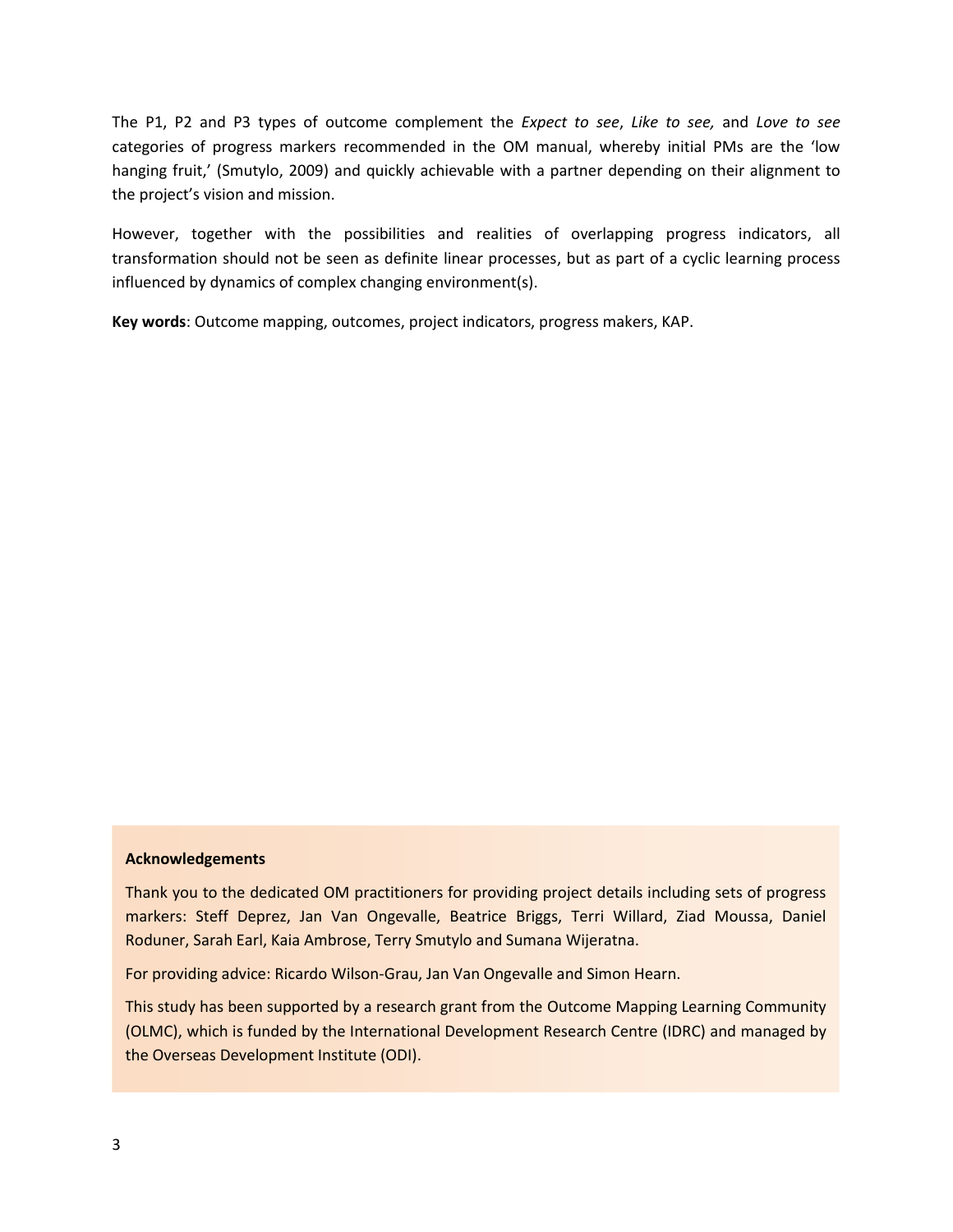## **2 Introduction**

Outcomes are the central focus of a project's planning, implementation and monitoring framework when using the Outcome Mapping (OM) approach (Earl et al, 2001). They describe changes in the boundary partners<sup>1</sup> (BPs) behaviour as a result of a project's intervention efforts and can include both quantitative and qualitative change. Outcomes in Outcome Mapping are specifically defined as changes in the actions, activities or relationships of individuals and groups, as well as changes in organizations and institutional systems with possible support of the activities and outputs of a project, programme or organization. The outcome challenge (OC) is the development intervention's idea<sup>2</sup> of how the BPs is successfully contributing to the desired vision of change. Progress markers describe the gradual or milestone changes in a boundary partner as they progress from their current situation to full achievement of their outcome challenge, from their very first steps right through to deeper transformative changes.

Identifying realistic and observable progress markers is essential to success in applying the Outcome Mapping methodology. Progress markers provide a framework for observing changes in the boundary partner's actions, interactions, relationships, procedures or policies over time, and can measure the direction of those changes in relation to the agreed intention. In this paper, we postulate that progress markers follow distinct patterns of change as the selected boundary partners' transformation progresses towards the Outcome Challenge. These patterns of change can be helpful within the Outcome Mapping intentional design work with boundary partners, to strengthen understanding about desired behavioural change and ultimately, the effectiveness of the project in achieving outcomes.

## **3 Background, Justification and Hypothesis**

Using sets of progress markers from different projects with different boundary partners, we set out to demonstrate that behavioural changes, while complex, nonlinear and somewhat unpredictable, can often follow a consistent pattern. We were aware that there is the *Expect, Like* and *Love to see* sequence of progress markers, but the exact meaning of this groups is indefinite and, in many instances, challenging to explain the difference. With a rather fluid difference between *Expect*, *Like* and *Love* sequence, it is not clear how a program can demonstrate progress was being made. If progress markers could be grouped into distinct describable groups, like Knowledge types to Attitude types to Practices (K-A-P) types of change, the resulting categorisation could support better their development. However, we also wanted to explore the implications of any emerging patterns to the generation of effective progress markers.

l

<sup>&</sup>lt;sup>1</sup> Boundary Partners are defined as individuals, groups, or organisations with whom the program interacts directly and with whom the program can anticipate opportunities for influence

 $2$  The Outcome Challenge should, if at all possible, be developed with active participation from the project's boundary partners and not solely from the perspective of the project team.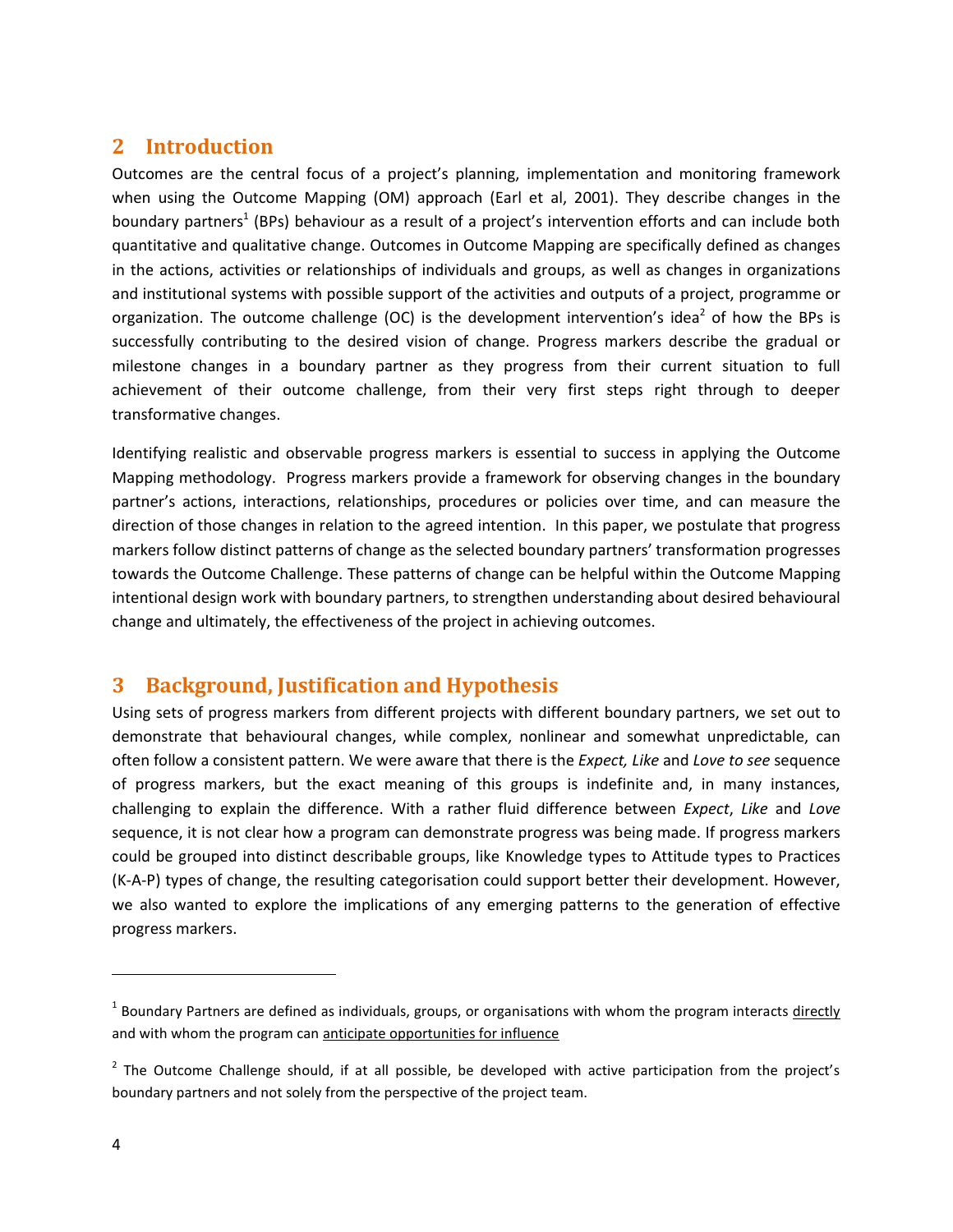The initial hypothesis for this research was that when projects developed a set of progress markers, with or without the involvement of boundary partners, they followed a KAP sequence. The model can be summarised as follows: the knowledge phase (K) is when the partner gets to learn the project's intentions and vision. It is followed by an attitude phase (A) when the partner demonstrates an 'emotional' and motivational connection to the project's intention. This may range from just a change from extreme negativity to tolerance, or from acceptance to avid enthusiasm (if demonstrable) to the project's vision and mission. The final practice phase (P) is when the partner undertakes actions corresponding to commitment to the project's intended goals. The research intended to test the hypothesis that the K-A-P model can be used as a simplified complementary approach to assist OM users in developing and monitoring effective indicators of progress (PMs).

In Outcome Mapping we speak about how to influence change and we acknowledge that there are many contributions to change which are outside our sphere of influence, and therefore not predictable. Change in Outcome Mapping is generally understood as complex and non-linear.

The KAP model, on the other hand, views change as predictable and linear. We did not expect the KAP model would explain patterns of change in all cases. Our underlying research objective was to strengthen methods for developing effective (planned and achieved) progress markers. We set out to discover patterns of change in planned progress markers to see if ways of thinking about change (KAP or other) could contribute to the overall effectiveness of Outcome Mapping.

We assumed that a set of markers did not have to cover all of the three phases of the model and that the markers may have been developed for only one or two collapsed phases. However, the K-A-P sequence was still expected to be maintained, so that attitude always followed knowledge, and practice always followed attitude. We were careful not to narrow down the focus on the K-A-P sequence alone, so that if the model was not proved, further analysis could allow us to explore patterns of change observed in the sets of PMs.

## **4 Theories of Behaviour Change**

There are numerous models of predicting individual behaviour change and, in the early 1990's, research was conducted to determine common elements between the most widely accepted models, (Prochaska, et al, 1992). Based on their research, the three necessary conditions that are required for individual behaviour change to occur are:

1. The person has the skills necessary to perform the behaviour

2. The person has formed a strong positive intention (or made a commitment) to perform the behaviour

3. There are no environmental constraints that make it impossible for the behaviour to occur

The three necessary conditions for behaviour change follow the first two phases of the K-A-P model to some extent. For example, 'having the necessary skills to perform the behaviour' could be viewed as the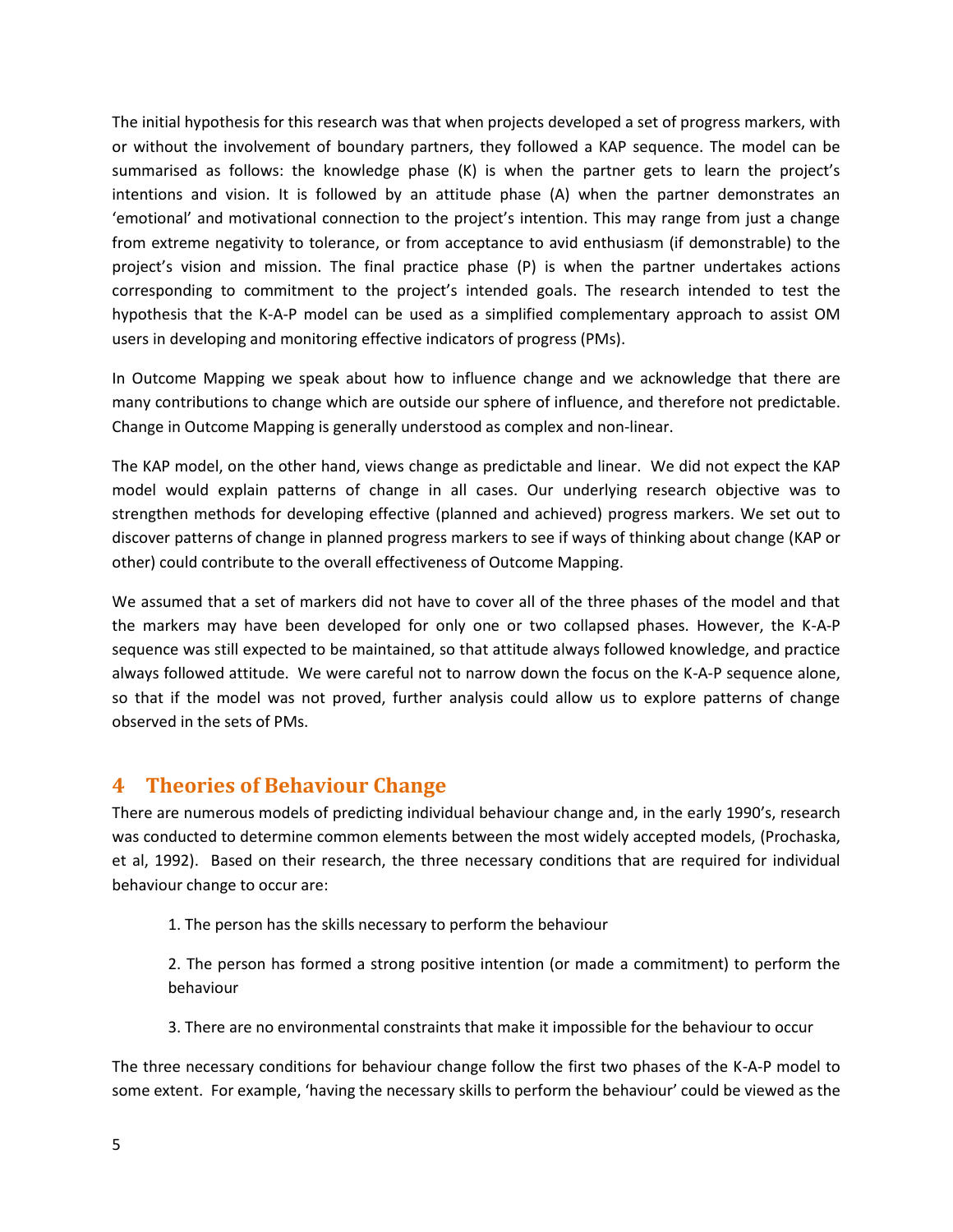knowledge phase of the K-A-P model. Having made, 'a commitment to perform the behaviour,' could be viewed as the attitude phase of the KAP model.

One initial challenge with applying the KAP model hypothesis is that, in Outcome Mapping, attitude change can be reflected in actions at every stage including the very beginning of the work with boundary partners. This is particularly true when BPs are active participants in the project from the beginning. Changes in attitude are very hard to measure and even harder to determine is the extent to which an attitudinal change has contributed to the new practice (behaviour).

Contributing to discussions in the Outcome Mapping Learning Community (OMLC) in 2007, Terry Smutylo (one of the authors of OM) points out that 'In OM we consider that, in general, attitudinal changes, if significant to the programme, will be reflected in the behavioural changes of the actors. The early progress markers (Expect to See) often indicate that the boundary partner perceives project intentions, recognizes the need for change, commits to making change and takes some first steps towards changing. These changes in perspective or intent on the part of the partner could be considered changes associated with attitudinal change'.

On many occasions boundary partners are not just individual people but comprise groups, organisations and institutions. It is the intention of many development programmes to bring about transformation in groups, organisations and institutions, who may then go through phases of realisation, reflection, and implementation of change. When a program develops progress markers for these boundary partners, targeted change will consist of transformation similar to that expected in individual boundary partners, but demonstrated as changes in working relationships, institutional values and policies, and operating procedures (Practices). During the study, and without separating types of BPs, we sought to observe the patterns of change in such boundary partners, and if they also followed a  $K - A - P$  sequence.

## **5 Methodology**

#### **5.1 Data collection**

Contributions were invited from projects that have used OM in their programs. Data was collected using a questionnaire and telephone conversations. Progress marker data was also extracted from the researcher's own project case reports. In the end 32 sets of PMs were collected from 13 projects, which was not large or random enough to allow for statistical analysis. Therefore, the inferences made hereafter are based on an appraisal of what was observed from the sets provided and may not be generalised to a wider population of progress marker sets.

#### **5.2 Data analysis**

The sets of progress markers, together with details about the implementing organisations, projects and boundary partners have been compiled in a separate report (available upon request). Presented in this paper is the classification of progress markers and a few examples for demonstration.

Initially, each progress marker was reviewed and allocated into one of the KAP categories by reading about the project and the boundary partner, and selected a class (K, A or P) for a progress marker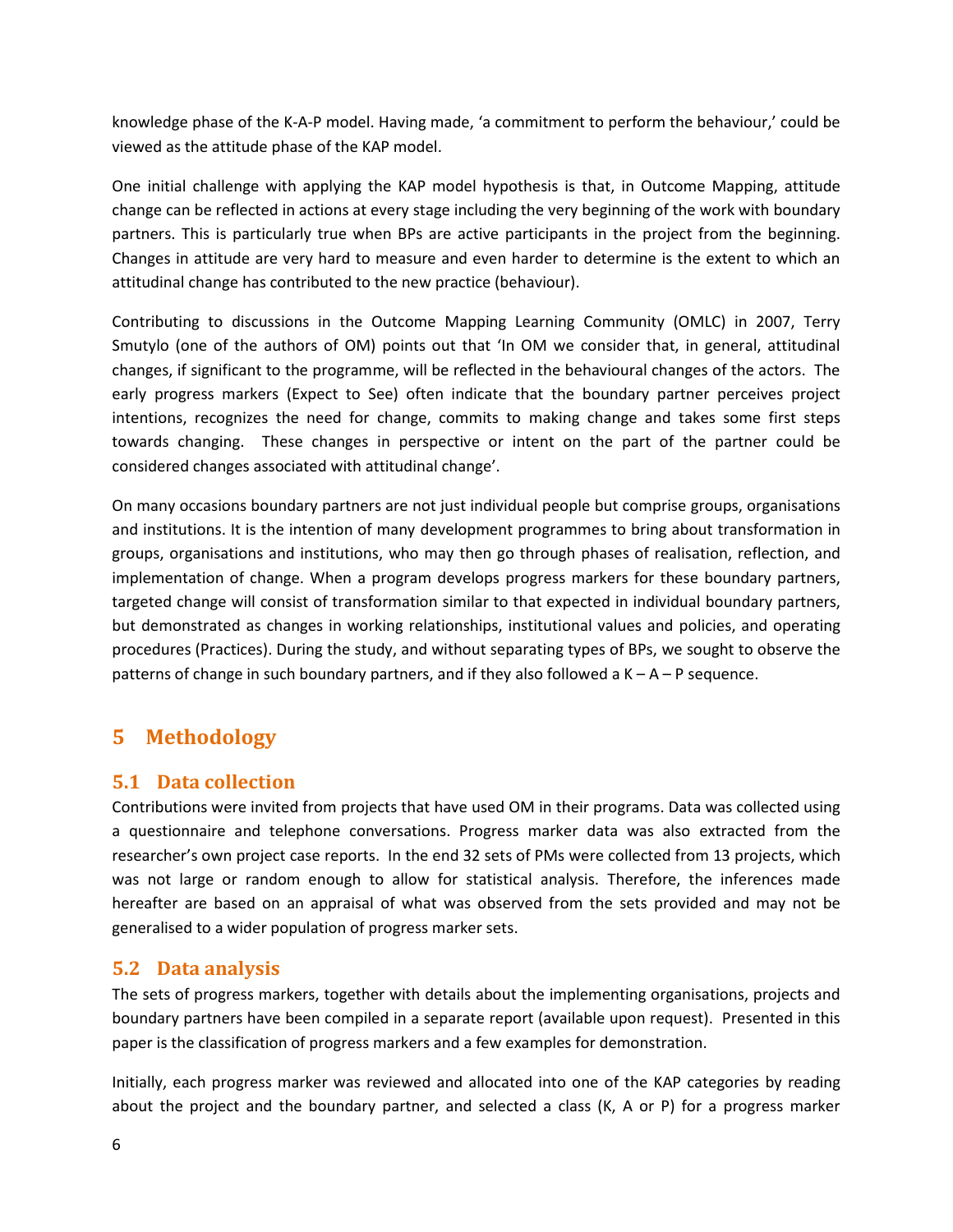depending on our interpretation of which class it belonged. Later, when we concluded the invalidity of the K, A and P model, we repeated the analysis using our new observed 'Practice' outcome classes which we defined as P1, P2 and P3. The same process of scoring, using the new P-type classification was followed. It was not always possible to interpret the meaning and extent of the outcomes described, because we struggled to find observable action-oriented statements to facilitate interpretations. This also required an understanding of the project and the context of the change implied, leading to further consultations with the respondents.

#### **6 Findings and discussion**

#### **6.1 Categorization of Progress Markers**

To look for patterns in the arrangement of the markers, the sets were placed in a table as shown in Appendix 1. The top row lists the 32 boundary partners – not arranged in any specific order. The rest is a chart showing a colour-coded allocation of outcome type for each marker. Projects developed different numbers of progress markers for each of their BPs. Some only had seven PMs while the longest sets had up to 19 PMs for a boundary partner. Boundary partner No 28 also had seven PMs, but two of them – the first and the last – were not changes associated with the BP, so they were not scored. In all the discussions, hereafter, some progress markers have been extracted from the original sets and are presented as examples in various figures.

As mentioned earlier, the progress markers obtained through the survey respondents did not fit into K, A and P categories. An examination of the PMs statements quickly revealed that change was not distinctly about knowledge acquisition (K), and attitudinal change (A), followed in the end by observable practices (P), especially in an exclusively separate sequenced manner. Almost all of the progress markers

provided describe actions by the BP and therefore can be interpreted as practices. At the same time, many of the progress markers provided describe complex actions that encompass knowledge and attitude change with/or without practical actions. Furthermore, the markers varied from simple (oneline) actions (box 1) to a complex set of activities (box 2). This observation is important since it clearly illustrates that the hypothesis – (that PMs follow the K-A- P sequence) could NOT be proved by the sets of PMs received.

#### **Box 1. Examples of single-action PMs**

- ...keep records of steering team meetings & activities (A and P)
- ...attend information sessions and ask questions (K, A and P)
- ...donate prizes (A and P)
- ...use the ILRI LFFS manual (P)
- ...mobilise communities into establishing LFFS (A and P)
- ...prepare informative materials to hand in to prospective employers (A and P)

...generate their own funds and reinvest in community projects (A and P)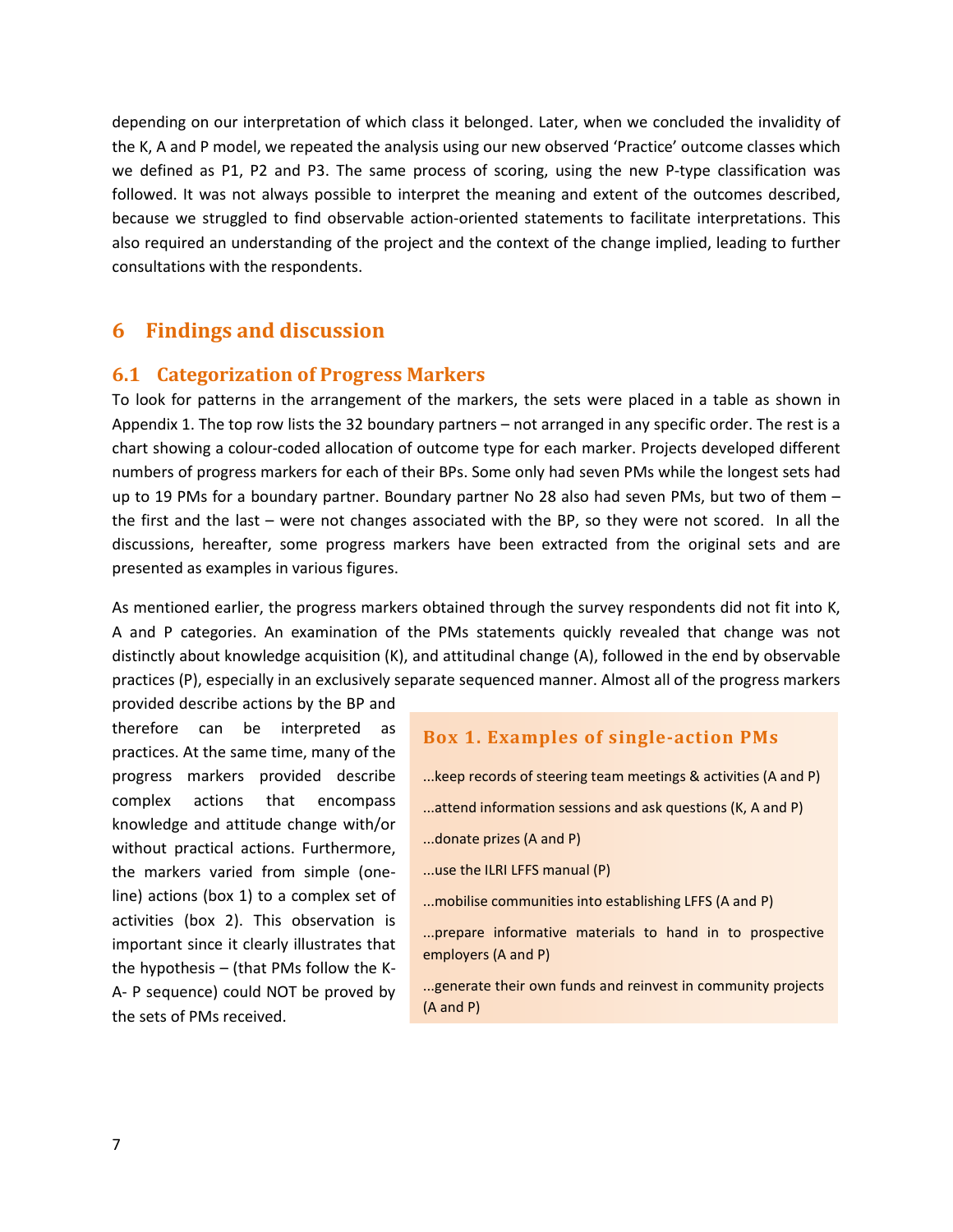#### **Box 2. Examples of complex-action PMs**

...undertaking activities that enhance awareness and commitment on urban agriculture and food security at local and national level (K, A and P)

...select a real case to apply the research-action in MAC and follow its development until they obtain relevant outcomes and a joint learning (K, A and P)

...guarantee that their participation is representative of the group and maintain communication with the groups to which they belong so that decisions made are qualified and socialised among all stakeholders. (K, A and P)

...participating in joint research ventures with the (research) team, working with the researchers and veterinary authorities on policies and regulations for the region that will allow the adoption and implementation of the technology (K, A and P)

A fresh analysis of the progress markers revealed that they fell into outcome classes that were about practices of different types in the change process. They were labelled practice level 1 (P1); practice level 2 (P2); and practice level 3 (P3).

P1 type of progress markers were outcomes related to BPs developing an understanding of the project goals, their role, that the role of other stakeholders (including the beneficiaries) and implications of the project's goals on their environment (social, economic and bio-geographical), plus feeding back any concerns implied by planned change. The examples below (box 3) demonstrate that these kinds of outcomes describe the BP as **building their knowledge, awareness and gathering of information** in preparation for change.

#### **Box 3. Examples of P1 types of progress markers: Knowledge acquisition processes and practices**

- ...accept appointments with the project team to learn about the technology
- ...attending forums where (the project) elaborates about the technology
- ...raising questions and issues that (the Project) will address to encourage (the BP's) uptake of the technology
- ...attending events hosted by youth regarding the information society
- ...seek out information on issues related to the digital divide, digital opportunities, the information society, and ICT4D
- ...reading materials provided by CFC1 and their peers through the (Project's) Initiative
- ...seek out additional information on water and watershed issues from external sources
- ...requesting position papers from the relevant departments to solicit input into decisions
- ...clarify their purpose, methods of organisation and internal functioning
- ...identifying (their) environmental problems (in relation to the Project's initiative)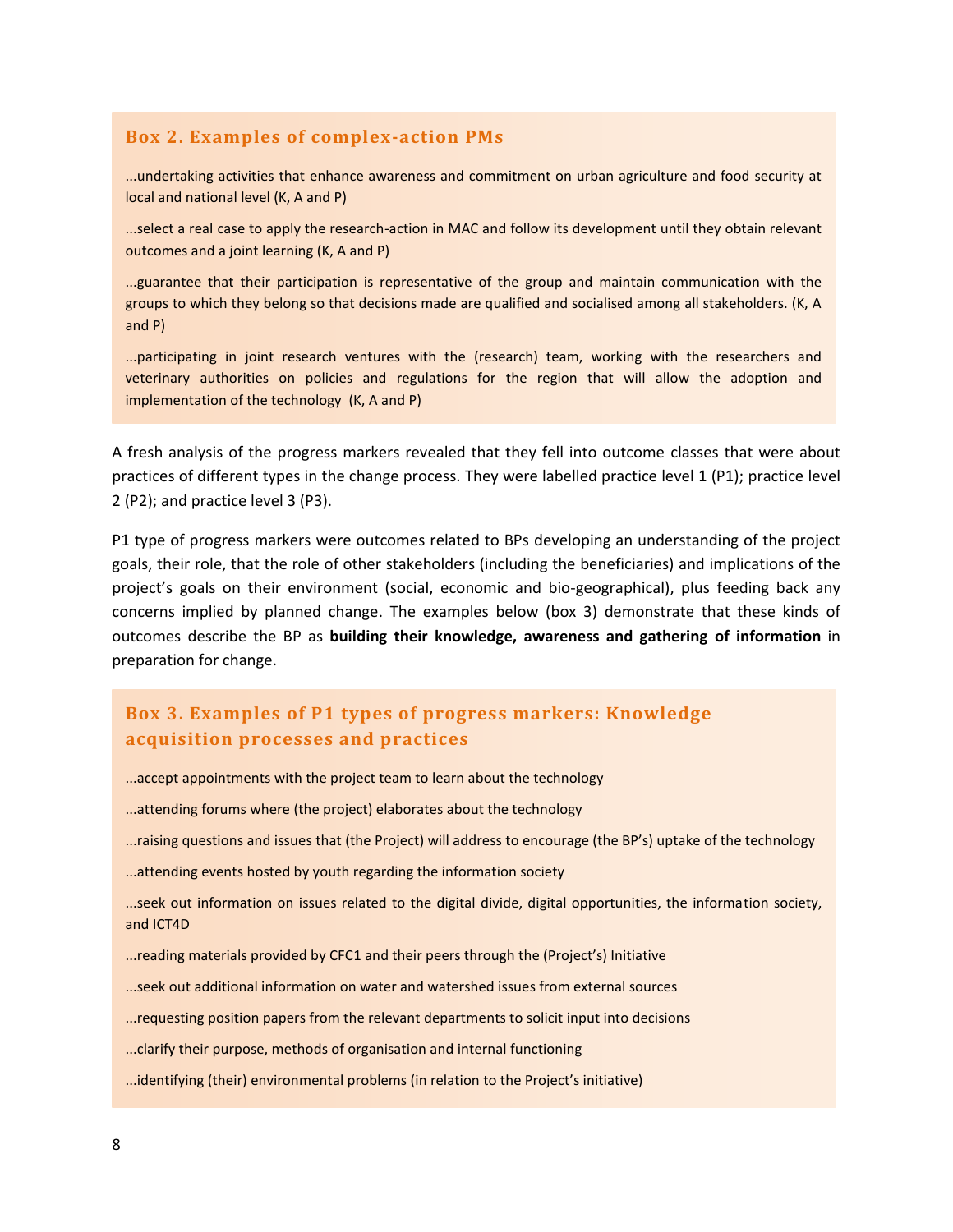The second cluster of progress markers, P2 types, is outcomes with more tangible engagement in the project's activities. The partner is acting independently in support of the project's mission and carries out proposed tasks as shown in box 4. These outcomes also include the partner communicating the project's intended goals to others and supporting the latter's participation or making the desired change relevant.

#### **Box 4. Examples of P2 types of progress markers: Getting involved and enrolling others**

...establishing and expanding the membership base of the national organisation in Indonesia

...organise 'popular education' to increase critical thinking of their members

...initiate activities/meetings during which farmers and farmer/producer organisations can share, learn and cooperate together on aspects of the value chain

...identify & collaborate with key actors of the supported value chain

...encourage club members to interact with local Orphaned and Vulnerable Children (OVC) so as to appreciate their plight

- ....organise OVC related activities targeting students, drawing on the expertise of student bodies
- ...publicize the network on their web site
- ...sign letters of commitment and respond to the intake survey
- ...brokering or developing partnerships with other agencies to take local action
- ...identify opportunities for collaboration with other institutions and stakeholders

The third and final cluster of progress markers (P3) are outcomes consistent with institutionalisation of intended change and ownership in continuing the desired changes. At the individual and group levels, the outcomes demonstrate cultural transformation. At institutional levels (national, regional or international organisations' levels) the actions are reflected in strategies, changed systems and policies embedded into rules and regulations. Examples are shown in box 5.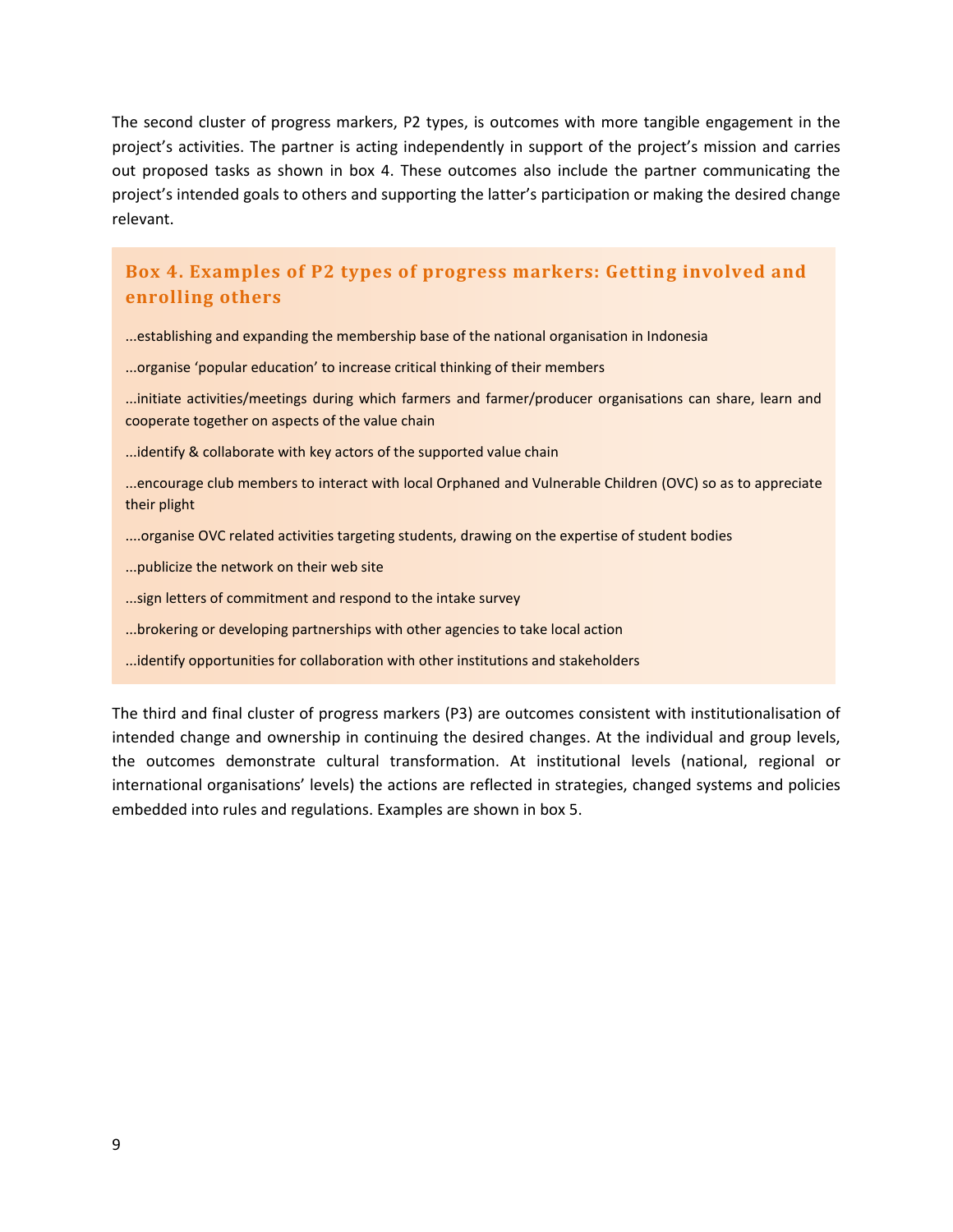## **Box 5. Examples of P2 types of progress markers: Getting involved and enrolling others**

...modifying/creating institutional structures to better enable the engagement of young people in ICT4D activities

...promoting the YCDO Coalition, their experiences and results

...provide human and financial support to young people and youth organisations engaging in national, regional, and international ICT4D policy dialogues

...sharing lessons and advocating the use of the (LFFS) methodology ... to (their) superiors, etc.

...institutionalise the methodology, including the practice in all extension practices: have it written in their practice manuals, policies and mission statements

...contribute to the improvement of the methodology internationally to continually make it even more effective

...generate their own funds and re-invest in (related) community projects

...influence policies and local development (in line with the project's plans)

...developing and putting in place a communication policy guiding how information is shared within the organisation

...establishing mechanisms to share and review work programmes across departments, especially on research projects

A strong element of P3 outcomes include partners generating lessons to be used in being more effective in advancing their outcome challenges and the project's vision.

There were challenges in categorizing the progress markers. In some cases the PM's demonstrated actions of what appears to be different response levels at the same time depending on one's understanding and interpretation of the actions, e.g.

"Private Commercial Partners, Companies agree to feedback mechanisms with researchers and other partners so that any constraints to development, delivery and usage are adequately raised and addressed"

Can be both type P2 ('agreeing to feedback mechanisms' is P2-type of engagement shift) and P3 (ensuring the feedback mechanism works to continuously address constrains is a long-term P3-type of shift).

Or

"AUB-ESDU ... initiating and strengthening local platforms for dialogue and cooperation among the various stakeholders in urban agriculture at local level and initiate and support joint planning, implementation and monitoring of action plans on urban agriculture and food security"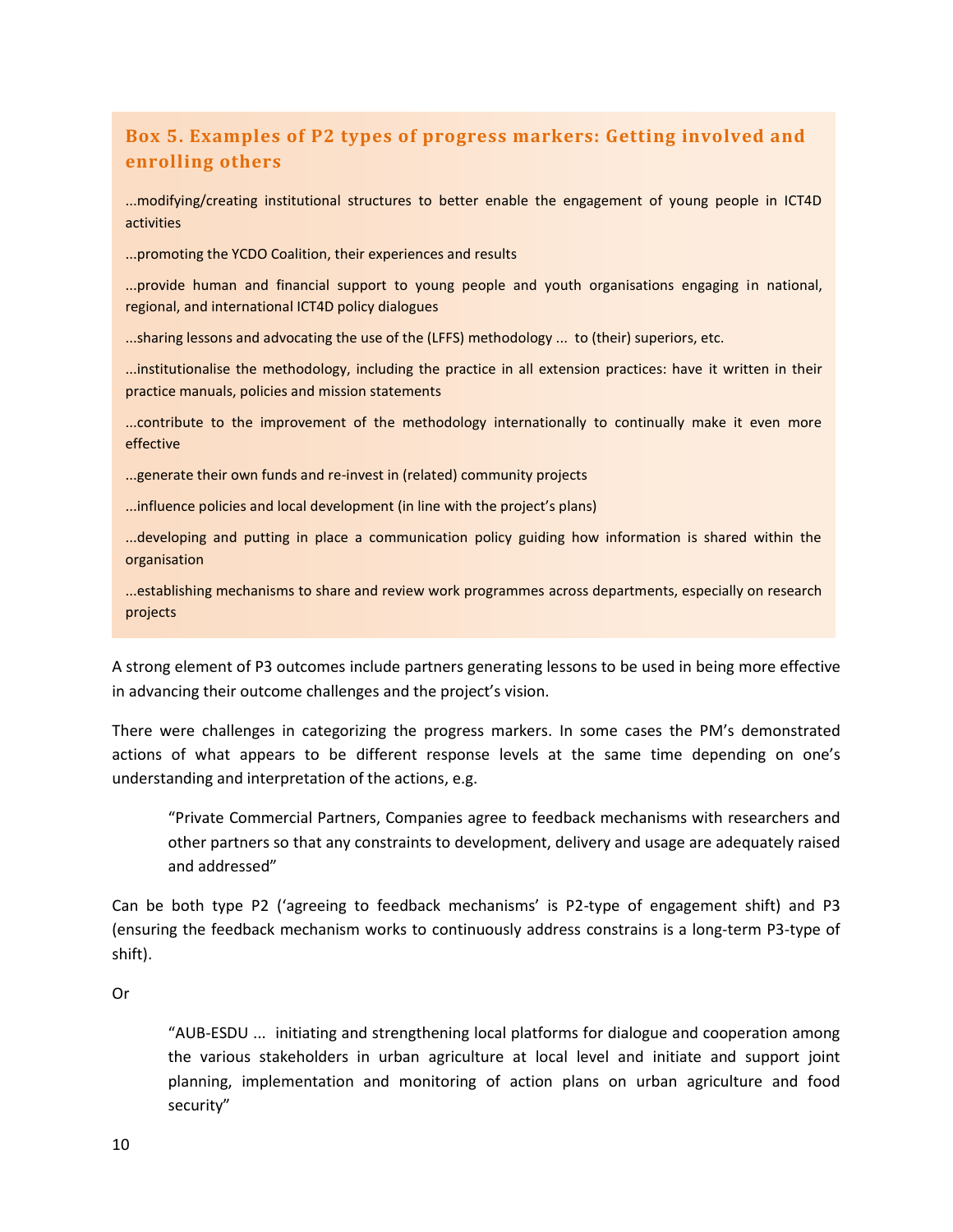Can also be both type P2 (initiating and strengthening local platforms for dialogue is P2) and P3 ('joint planning, implementation and monitoring of action plans' is a made-for-sustainability P3-type of response).

Context is important when categorizing progress markers. Indeed Smutylo (2009) points out that the sets of progress markers will strongly be related to the context. One needs to understand what the project was addressing and/or the stage of implementation, the rationale for the boundary partner(s) selected and their attitudinal position in relation to the project's vision, their outcome challenge(s) and capacity to transform or influence transformation. Even external factors such as political and economic environments, can dictate the nature of progress markers to be planned for. In addition to understanding the context, the categorization of PMs is a subjective interpretation.

#### **6.2 Patterns in progress markers categories**

The P1, P2 and P3 classes of progress markers for the different BPs were categorized and colour coded. Appendix 1 shows that most PMs are at the P1 and P2 level, which occur during the earlier stages of planned changes. Though we believe change to be non-linear and cyclical in nature, P1 outcomes were consistently followed by P2 outcomes. The P3 types of PMs (sustained continuous change and Institutionalization) come at later stages.

The metaphor that fits well with understanding the categories of PMs is that of a journey. Dr Barry Kibel, the founder of Outcome Engineering – a precursor to Outcome Mapping – identified six stages of group change using the metaphor of a journey as follows:

Level 1: Knowing that there is a journey to take (Corresponds to the P1 level) Level 2: Taking the first Steps (P1) Level 3: Investing your own resources (P1/P2/P3) Level 4: Overcoming resistance to the change (P1/P2/P3) Level 5: Identifying with the journey by joining with others with a similar approach (Corresponds to the P2 level) Level 6: Leaving a legacy (now an expert for others) (Corresponds to the P3 level).

P1 progress markers can be equated with a boundary partner building knowledge and capacity in preparation for the journey. P2 progress markers contain steps about the boundary partner's ownership in the journey of change. They demonstrate commitment to the journey with the partners investing their own resources and time, and developing extended networks of support. The boundary partners communicate intended goals to others, encouraging them to join the journey.

P3 progress markers describe steps about the boundary partner continuing the journey as leaders and experts for others. At the individual and group levels, the BPs undergo cultural transformation; at an organizational level there are institutional outcomes reflected in policies embedded into rules of interaction as the journey proceeds.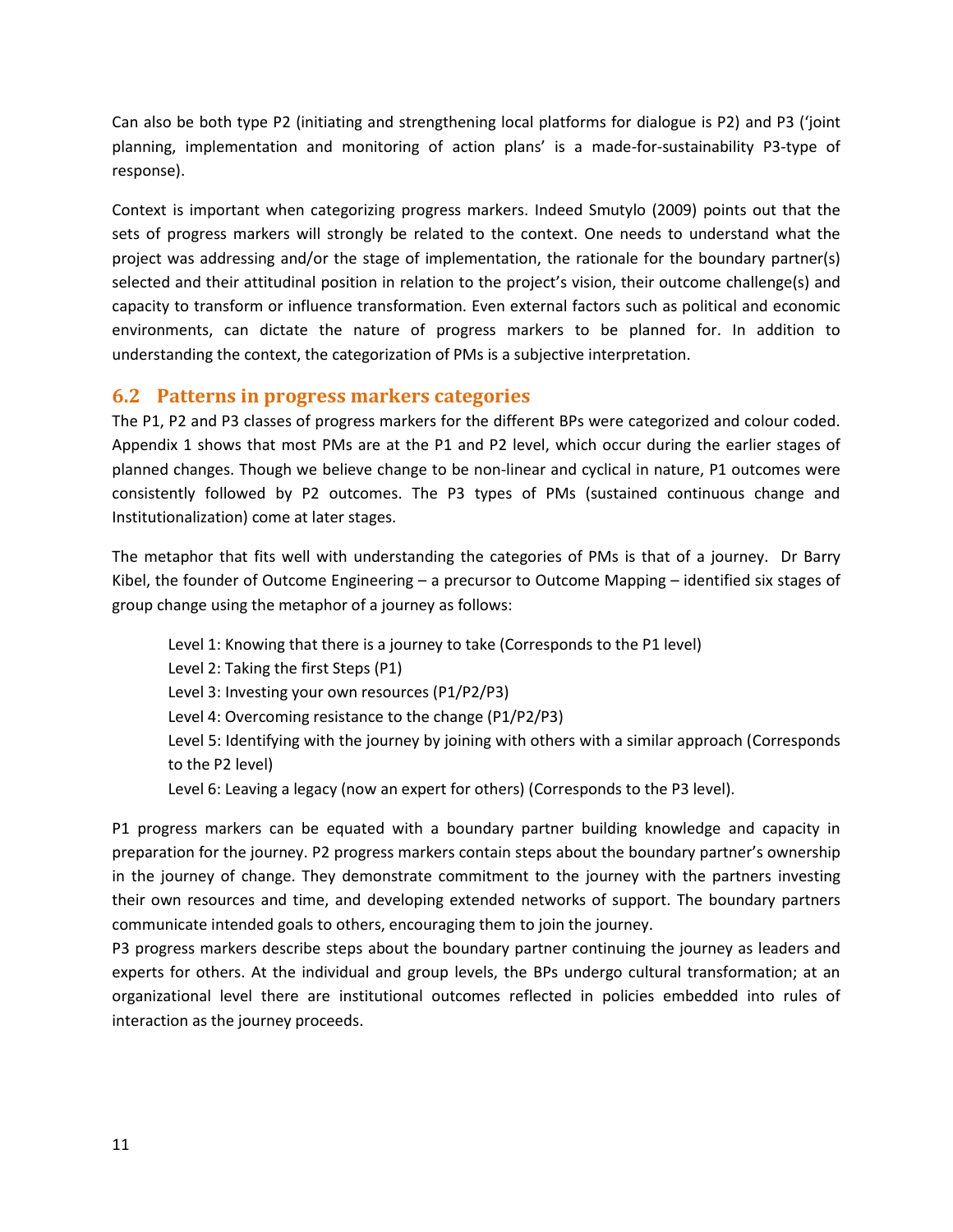#### **6.3 Progress markers for particular boundary partners**

As mentioned earlier any set of markers developed for a partner will strongly be related to the project's context. We have postulated that progress markers for any BP will depend on the stage of project implementation and the alignment status of that particular BP to the project goals and the shared vision of change. That is to say that once a program identifies which BPs they will work with, they will develop markers with or for each of them based on outcomes that should be supported.

It is, therefore, easy to observe that P1 progress markers will be crucial when introducing a project to new boundary partners. It will be especially vital in getting support from those disinclined to the mission or vision. The focus should then be to increase their knowledge regarding the Program's background and justification so as to develop acceptance, even if only to a point of tolerance. Participatory processes should be applied to provide space for the partners to indicate how the project should proceed for them. The examples shown in box 3 are typical, especially if arrangements are made for opportunities the program has to address any questions and concerns raised by the boundary partners as well as other stakeholders they (the BPs) interact with.

The P2 set of progress markers describe outcomes related to partners undertaking tasks and activities planned and supported by the project. In this set of outcomes, the project is working with BPs who are relatively more aligned and ready to support the project's mission. It is through this set of PMs (and related boundary partners) where the Program easily demonstrates progression beyond the initial introductory stages. Involving partners in project activities (undertaking assigned tasks, translating project intentions into what they would like/prefer and promoting the project's vision and mission to other stakeholders) has often been reported as progress made.

For boundary partners demonstrating eager support, the program would be better served by working with boundary partners to entrench targeted changes using P3 types of progress markers ('culturalization', institutionalization and regularization of the change through long term policies). P3 level PMs indicate how the program is sustaining change. One may argue that P3 types of progress markers should occupy a dominant part of targeted change since they demonstrate a kind of permanence in targeted system change. The sampled 32 sets (though not random) do not show this. There is a possibility that most projects are more confident of getting partners convinced of their intentions and expect the ownership and entrenchment to develop in due time. It could also be that the P3 level progress markers require profound changes in individuals, organizations and systems and the process must first be owned and then directed by the partners in an emergent way. Another argument is that P3 types of outcomes should only be associated with partners who have the capacity to sustain such change, e.g. cultural leaders and policy makers, who may not be within the project's sphere of influence. That may be so, but change can also be effected by working at the level of the partners' environment. That way the institutionalization can be achieved if it is supported by members of a community able to communicate such development to its key members. Examples from the sets include:

Extension Agents/Workers... providing expertise on LFFS to policy planners and development organizations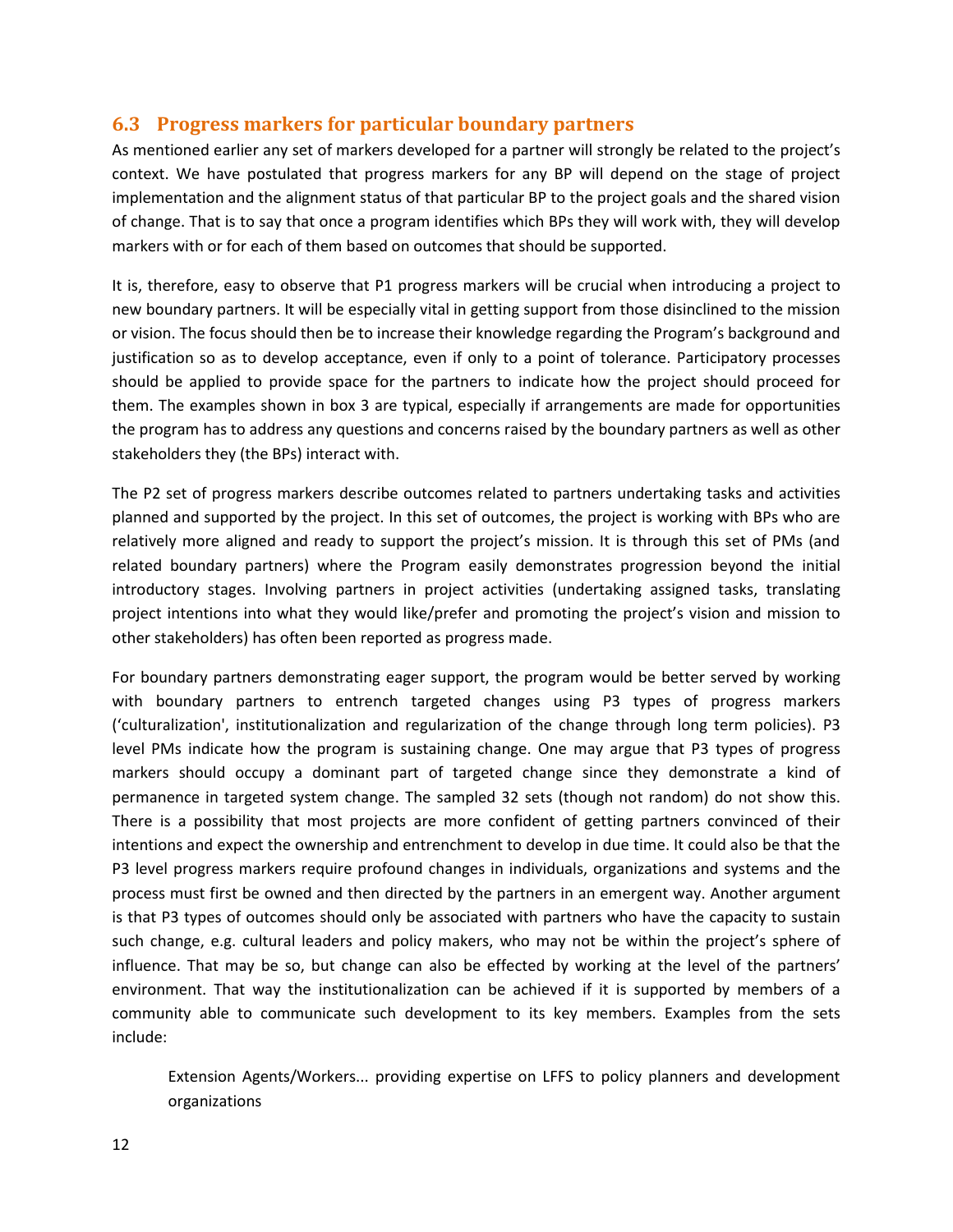Communities... providing inputs in policy formulation and decision making

The Association of Municipalities (villages)... defending the interests of member municipalities to (governing) institutions... and partners ...

In conclusion, one may consider initial progress markers to be the 'low hanging fruits' and sometimes easily achievable if the targeted BP is aligned with the project's vision and mission. This conclusion supports the case for thorough stakeholder analysis, using an understanding of the dimensions of power to influence, accompanied by how well aligned the boundary partners are to planned changes. During the stakeholder analysis, projects should explore the outcomes to be targeted (to achieve the vision), what the gaps to achieve these outcomes are and, hence, who are the most effective to support (BPs) to address those gaps.

#### **6.4 Relating P1, P2, and P3 PMs with Expect, Like and Love to see categories**

There were only a few progress markers provided that were categorised into the *Expect to see ...*, *Like to see ...* and *Love to see ...* groups mentioned in the OM manual. It appears as though projects developed markers convenient for their own planning and monitoring process. In addition, not many followed the guidelines recommended in the manual on numbers of progress markers at each category: three (*Expect to see*), eight (*Like to see*) and three (*Love to see*) progress markers. Out of the 32 sets only six sets had 15 progress markers of change and none of those six sets showed to which groups the PMs belonged.

The manual describes the '*Expect to see*' markers as 'what the partner would be doing as early response' to the project's mission, followed by what the programme would '*Like to see'* the partner doing and then '*Love to see'* them doing if the project was having a profound influence. The early progress markers are those seen to be 'low hanging fruit' (Smutylo, 2009), and are easy to achieve before planning for and recording changes that would take time or greater commitment by the partner. There may be no direct relationship between the *Expect, Like* and *Love to see* sequence and the P1, P2 and P 3 order, and this study did not try to find a relationship between the two ways of categorising progress markers.

Generally, our research results show that progress markers move from P1, where partners acquire knowledge and capacity building in preparation for change, to P2 where they are engaged in and embarking on a change process, and if possible, P3 the regularisation of the change process. As mentioned earlier, this research was exploring for a kind of classification that could provide a more distinct way of classifying outcomes, rather than the fluid and indefinite *Expect, Like* and *Love to see* groups. The difference between the two ways of categorising markers shows that P1, P2 and P3 categories can be used to build on the *Expect*, *Like* and *Love* sequencing.

As argued earlier, when discussing the influence of alignment with the project, markers can start from one category or another; it will depend on how aligned the partner is to the project's initial approaches as well as to emerging developments and information. For some partners, information-seeking behaviour will be an expected starting point, for others it will be about getting immediately involved in planned activities and promoting the project's objectives, and so on.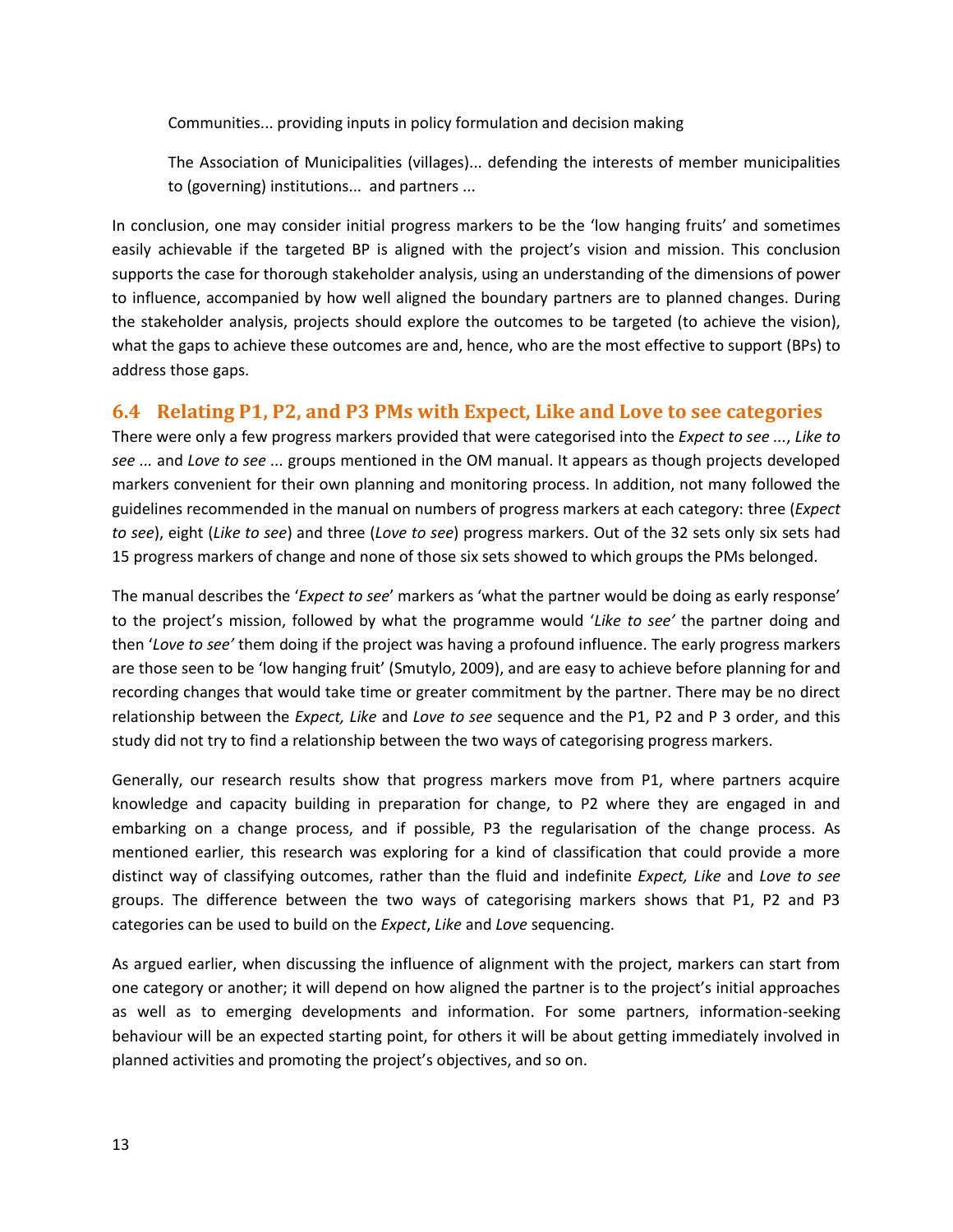The sets provided by the respondents did not appear to always follow this sequence. Assuming the *Expect*, *Like* and *Love* to see sequence is reflected in the P1, P2 and P3 order, there were instances where outcomes describing entrenched or sustained change (P3) came before what may be considered early signs of influence involving awareness and capacity building (P1) . This is expected as programmes may support partners to get involved in project activities (P2 and Like to see) in order to realise early (expect to see or P1) types of progress markers.

#### **6.5 Progress markers are NOT supposed to be linear**

Although the PM sets analysed were not comprehensive enough to demonstrate the cyclical nature of change, many authors reiterate that change in systems is not linear, but complex, adaptive development which depends on internal and external dynamics that influence direction. The Participatory Impact Pathway Analysis (PIPA) method – an approach complimentary in many ways to Outcome Mapping – acknowledges that progress in complex adaptive systems is not linear, but emergent and unpredictable (Douthwaite, et al, 2008). A fundamental element of PIPA is stakeholders regularly planning, reviewing and revising for incremental progression. Reeler (2007) argues that approaching development as a linear process is a common delusion of programme designers. He argues that progress happens as a result of change that is emergent and transformative despite any projectable planning.

Developing progress markers is an example of projectable planning that assumes stability of various influential factors but it should be done as part of a cyclic learning process (Figure 1). Ideally PMs are supposed to be revised during (and even beyond) the project period. The outcomes of a boundary partner can vary, rendering planned evidence of change meaningless or its importance less significant. This variation can be a continuous progression from one P category to another.

For example P1 progress markers for a project in mid-term review or at the end of a project cycle (for reflection in cycle-mode), are actions associated with how to better appreciate project progress and emergent changes for more appropriate contribution to the mission. They are outcomes associated with how partners appreciate progress that has been made so far and how to manage emerging developments for more effective contribution to the mission. A revision of P2 progress markers will then be about the BP promoting the programme's new vision and mission in line with the emerging changes, while P3 types will be about entrenching revised cultures and policies in consideration of these developments. An example of one set of PMs that possibly showed such a cycling is presented in Figure 1.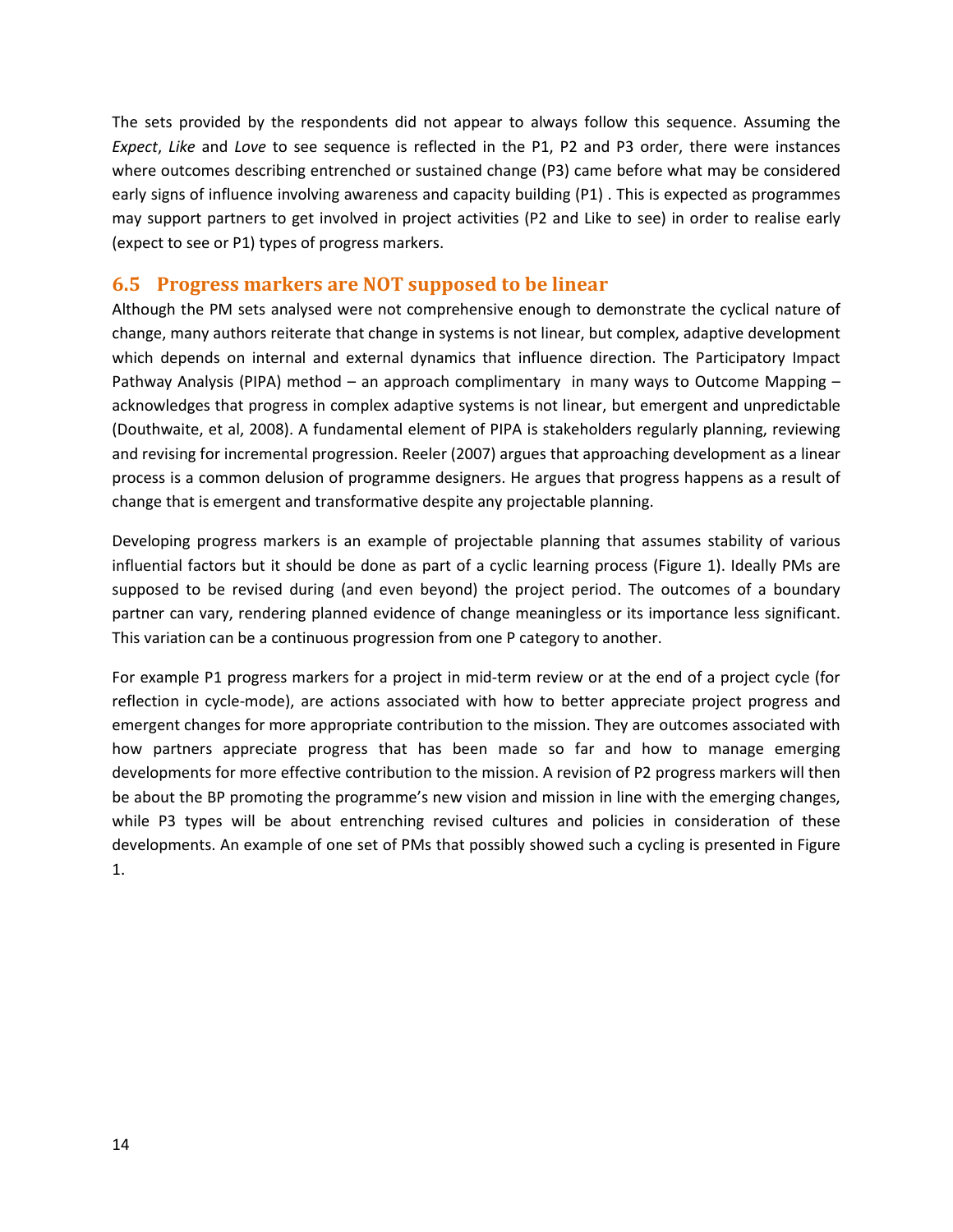



From a planning and monitoring viewpoint there are two main challenges of this cycling trend. The first is the project's ability to predict in advance (during initial planning stages of a project) the nature of the second (or third) level changes (or steps). These can only become clearer during reviews of progress made and emerging factors influencing future plans. The second challenge will be the collection of evidence to demonstrate that the project was proceeding towards its long term vision.

*Figure 2. An example of a progress marker set with cycles of P, P2 and P3 types*

#### **Boundary Partner: Senior Management Group (SMG)**

**Outcome Challenge:** The project intended to see the members of SMG seeking wide participation throughout the organization in the planning and implementation of the Change Management Programme (CMP), and in maintaining close working relationships with Head of Governments and other senior officials within the member countries. The SMG shows strong and visible leadership and have frequent face-to-face communication with staff. The SMG recognises the achievements of teams and staff in the development and implementation of the CMP. The SMG adheres to the agreed-upon model and champions and exemplifies the core values, particularly transparency and open communications, respect for staff, ensuring that staff are treated fairly and equitably and that policies are consistently applied. The SMG ensures that departments are adequately resourced with the required skill mix to meet client's current and future development needs.

| <b>Progress markers</b>                                                                                                                          | <b>Cycling</b><br>P Types |
|--------------------------------------------------------------------------------------------------------------------------------------------------|---------------------------|
| Senior Management Group  develop and put in place a communication policy guiding<br>how information is shared within the organisation.           | P <sub>3</sub>            |
| They  schedule regular meetings to communicate the decisions and rationale of board<br>meetings.                                                 | P <sub>2</sub>            |
| They  interact frequently with staff to exchange ideas and provide clarity and<br>consistency in the formulation and implementation of policies. | P <sub>1</sub>            |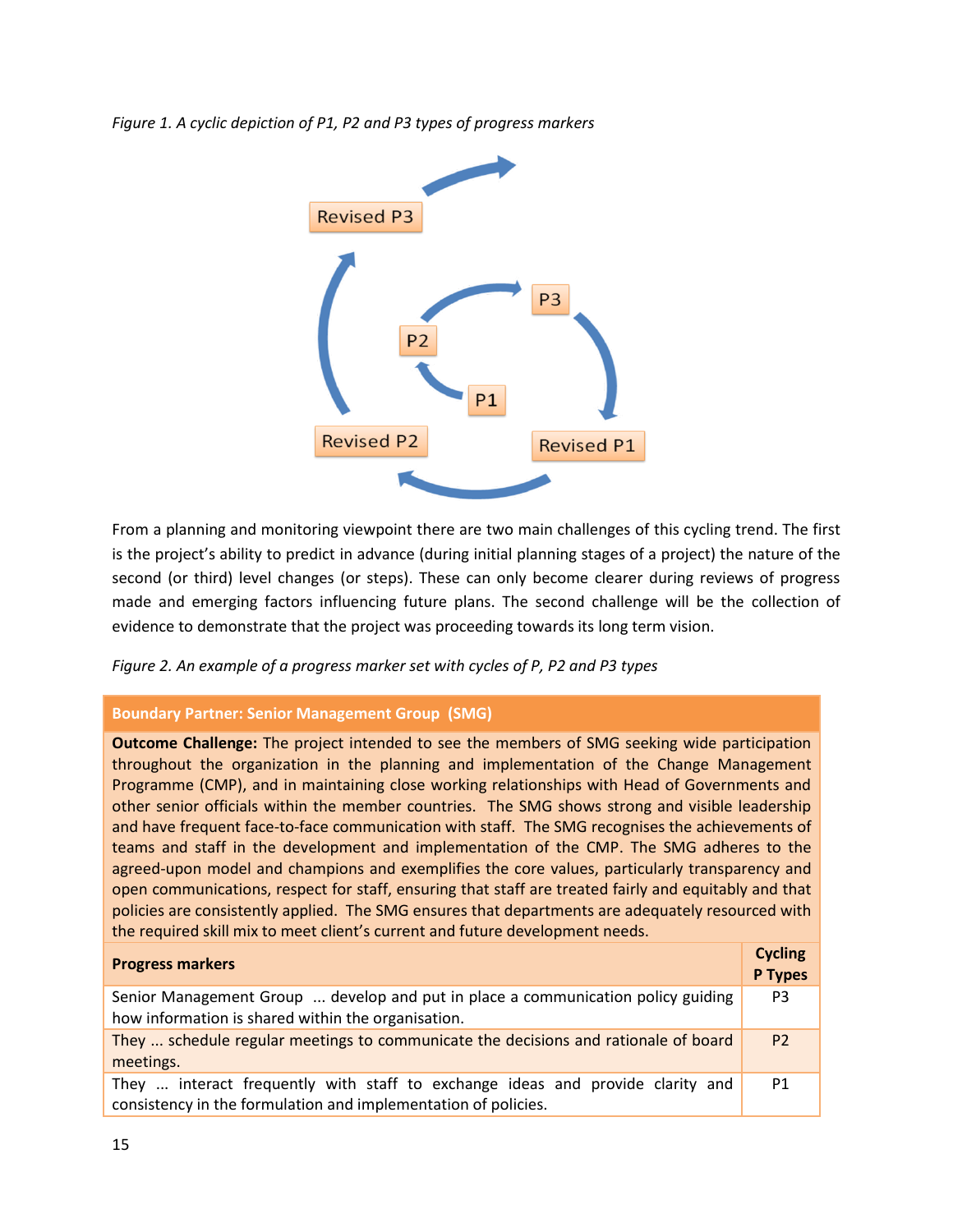| They recruit and retain competent management teams and holding these reporting<br>officers accountable for their work outputs.                                                                    | P <sub>2</sub> |
|---------------------------------------------------------------------------------------------------------------------------------------------------------------------------------------------------|----------------|
| They conduct performance appraisals with their staff members.                                                                                                                                     | P2/3           |
| They  are reviewing the current training committee and establishing a new committee.                                                                                                              | P <sub>3</sub> |
| They  develop an annual rolling plan to be produced every six months.                                                                                                                             | P <sub>3</sub> |
| They  establish a procedure and process for the Staff Association Committee.                                                                                                                      | P <sub>2</sub> |
| They  are requesting position papers from the relevant departments to solicit input<br>into decisions.                                                                                            | P <sub>1</sub> |
| They  are convening bi-monthly meetings with directors and deputy directors to<br>receive feedback from units and divisions on issues and to encourage collaboration<br>through the organisation. | <b>P2</b>      |
| They are consulting mangers on the re-allocation of resources and re-ordering of<br>priorities.                                                                                                   | P2/3           |
| They are collaborating with the heads of key regional organisations in setting<br>developmental goals and formulating policies.                                                                   | P2/P3          |

As can be observed, a programme can start with policy-related long term changes (P3), even if the policy developed appears to be mere development of a document. This then is followed by adherence to that policy of institutional change (P2), from which the boundary partner will learn more about the programme's vision (P1), engage and promote more (P2), and take part in refining even more effective changes on the same policy (P3). This cycling of progress markers can contribute to instances where it is sometimes difficult to classify the stage of change because the PMs belong to more than one practice category.

#### **6.6 Types of boundary partners**

Observations from the 13 projects about boundary partners revealed that most partners selected for support by projects could be described according the original OM guidelines, i.e. ' ... individuals, groups, or organisations with whom the program interacts *directly* and with whom the program can *anticipate opportunities for influence*'. However, some projects had broad, un-defined and non-specific groups as boundary partners such as Farmers, Villages, Communities, Foundations, International Donors, National Governments, etc., with no clear indication of how the project team would have opportunities for direct interaction. The quality of the progress markers varied in terms of the level of detail and description of actions (verbs) related to particular boundary partners. More detail is necessary to describe the change sought in the partner. It seemed to us that progress markers developed for BPs by the project teams lacked some important detail needed to strengthen strategies and capture and achieve change. These observations have a bearing on further research about how programs identify and work with boundary partners, and hence the kinds of BPs that should be deemed most effective for monitoring and achieving outcomes.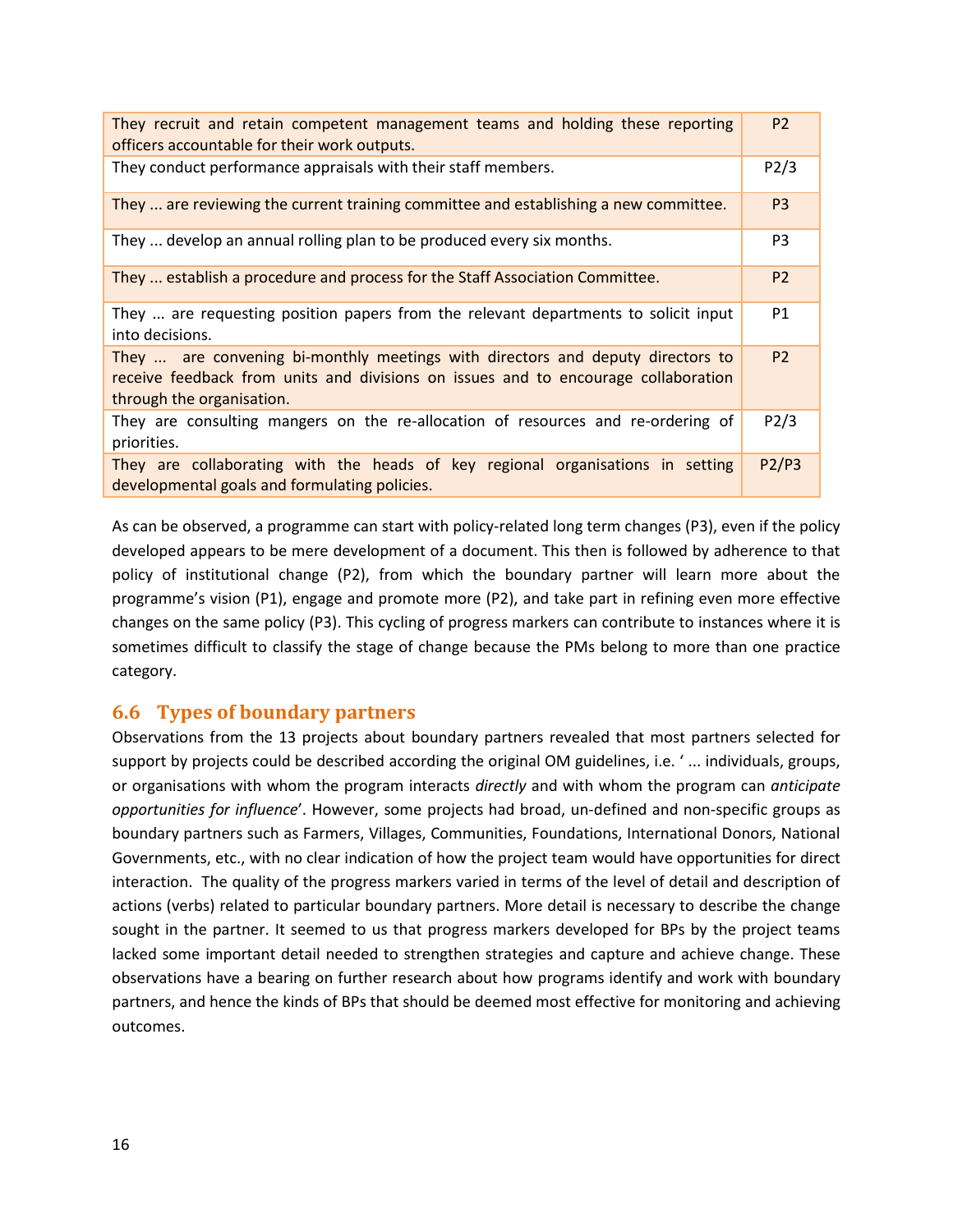## **7 Conclusions and Recommendations**

In conclusion we observed patterns in progress markers which provide a complementary approach to the 'expect, like and love to see' categories for developing progress markers described in the Outcome Mapping manual. These categories can enable programme and project teams to appreciate and visualise change with their boundary partners and can inform specific strategies to strengthen the effectiveness of Outcome Mapping. We are not assuming that BP change can be fully predicted and implemented without on-going monitoring, revision and adaptation. However, the initial analysis of 32 sets of progress markers from 13 Outcome Mapping projects shows a somewhat systematic progression of planned boundary partner change that can inform our understanding of change related to three practice categories:

**P1** Preparation for the Journey: building Knowledge and Capacity

**P2** The owned journey begins: building support, collaboration and networks

**P3** The owned journey proceeds: sustained continuous actions. Institutionalisation, Policies and/or Culture Change

The P1, P2 and P3 categories of practice can be usefully understood by thinking about the metaphor of a journey taken with our partners. A journey which is participatory and where all travellers are learning and integrating experiences as they move along. This is a journey taken with our boundary partners and using Outcome Mapping requires that the journey is based on building relationships of understanding, respect and support. The P1, P2 and P3 categories of practice help to make this relationship and process more explicit. Success on the journey happens as partners take more and more leadership for their direction and ownership of the process and of their accomplishments.

The direction of the journey may be moving toward the project's desired vision or it may change course in a continuous way, depending on the complexity of the processes of change. There is a risk in assuming that the measure of success for determining the effectiveness of the journey is in predicting and arriving at 'the' destination. Change is continuous and therefore when monitoring and adapting progress markers, a linear approach erroneously assumes that once one gets past the capacity development stage, there will be no need to expect such changes in later stages. Boundary partners, like all other programme stakeholders, will always be confronted with emerging developments that require another level of understanding (capacity development), engagement and institutionalisation. Programmes should keep this in mind when reviewing progress markers developed in initial stages. Project designers should review (initially and at regular intervals) their vision, what gaps are to be addressed to achieve outcome challenges and, hence, who should be supported. That is, one must consider the proposed categorisation of practices within the context of each project stage and BP type.

The P1, P2 and P3 categories describe projectable change in boundary partners and can be used by project teams to make OM's 'expect, like and love to see' PMs more specific and observable. For example, development interventions would 'like to see' their partners taking more ownership in the desired change (whatever that specifically looks like in the context of each project or programme).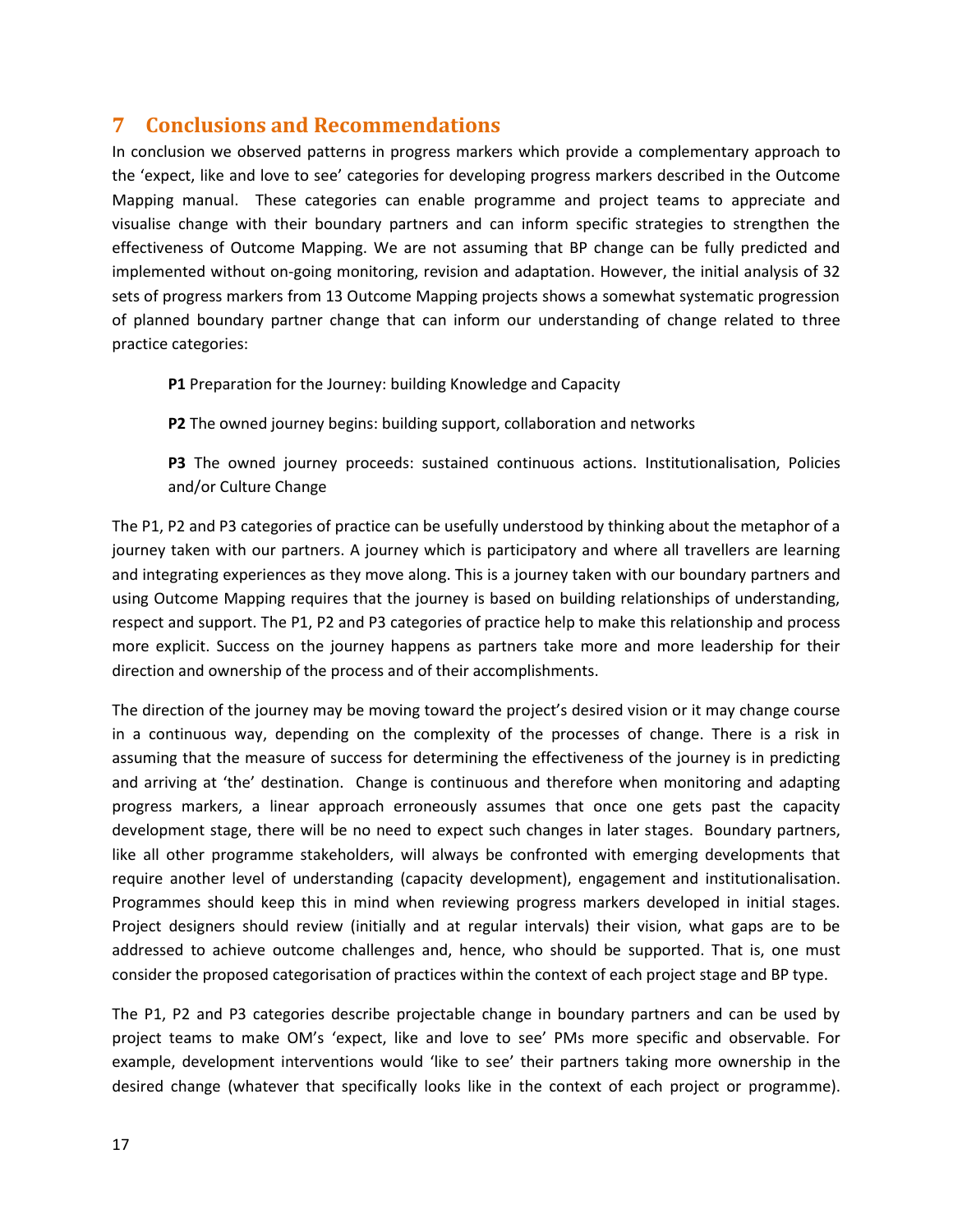Using the complementary categories for 'like to see', project teams can know generally to strengthen P2 level behaviours that support joining with others, building support and networks. At the P2 level they can plan strategies that build behaviours related to the BP's ownership in the desired change and those that reduce the project's influence, with the intention that the momentum for change can continue. At the 'love to see' level our partners become more and more self-determined in addressing challenges. Using the P3 practice category would look like BPs being advocates for policies and procedures that sustain system and cultural transformation.

The complexity of change must be remembered here as we are speaking very generally about patterns that were observed in a limited sample of Outcome mapping projects. Our underlying research objective was to strengthen methods for developing effective progress markers. We set out to discover patterns of change in planned progress markers to see if ways of thinking about change (KAP or other) could contribute to the overall effectiveness of Outcome Mapping. The research did discover interesting patterns of change in planned progress markers however we were not able to determine the effectiveness in predicting actual change. Our research was not comprehensive enough to assess the effectiveness of the P1, P2 and P3 progress markers in particular cases and analyse how the planned PMs were monitored and which ones were achieved.

We recommend follow-up research with the original sample of 13 projects to test the extent to which the model holds up to scoring by the project teams; and to discover which PMs were achieved and which were not achieved. In other words, how understanding projectable change and using the P1, P2 and P3 categories, and the participation of BPs in the planning processes, contributes to the overall effectiveness of OM. Research is required to investigate if and how the new complimentary approach is useful to project teams and their partners for developing, monitoring and evaluating outcomes. For this we recommend empirical studies using larger and more random sets of progress markers carried out to further analyse if projected change applies statistically across a larger sample.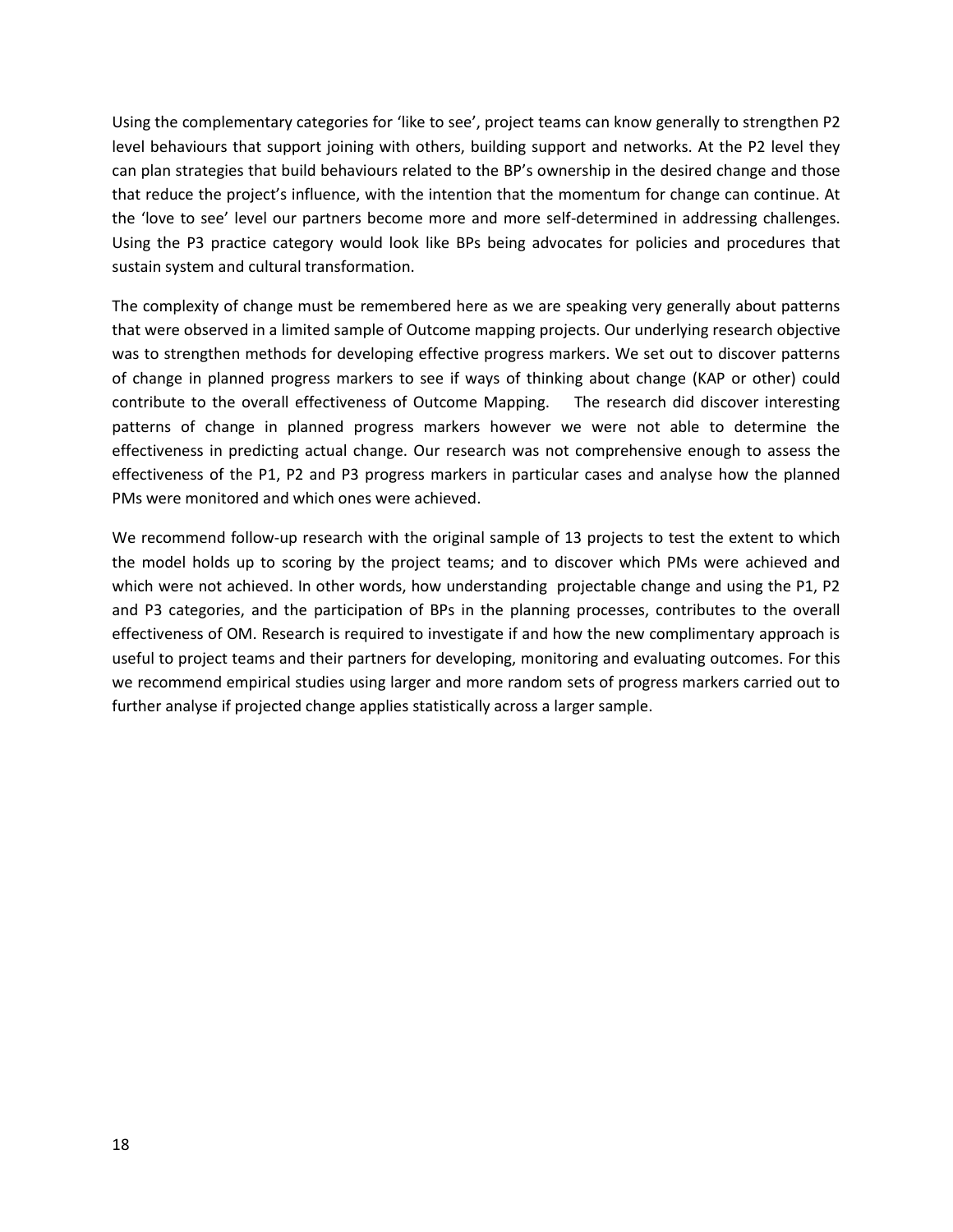#### **8 References**

Ajzen, I., & Fishbein, M. (2005) 'The influence of attitudes on behaviour' in D. Albarracín, B. T. Johnson, & M. P. Zanna (Eds.), *The handbook of attitudes* (pp. 173-221), Mahwah, NJ: Erlbaum.

Dolores Albarracín, Blair T. Johnson, and Mark P. Zanna (Eds.) (2005). *The handbook of attitudes*. Douthwaite et al, 2001. Learning Selection Model". See discussion on theories of behaviour change, "Learning Selection Model".

Douthwaite, B., Alvarez, B.S., Thiele, G., Mackay, R., Cordoba, D., and Tehelen, K. (2008) *Participatory Impact Pathways Analysis: a practical method for project planning and evaluation*. Paper presented at 'Rethinking Impact: Understanding the Complexity of Poverty and Change' Workshop, 26-28 March, Cali, Colombia.

Earl S., Carden F. and Smutylo T. (2001) *Outcome Mapping: Building Learning and Reflection into Development Programs*, IDRC (International Development Research Centre) 120 pp. ISBN 0-88936-959- 3.

Fishbein, M., & Ajzen, I. (2010). *[Predicting and changing behaviour: The reasoned action approach](http://www.routledge.com/books/Predicting-and-Changing-Behavior-isbn9780805859249)*. New York: Psychology Press (Taylor & Francis).

Nyangaga J., Kristjanson,P.,, Romney, D., Smutylo, T., and Mathews. G (2010)'Research that matters: outcome mapping for linking knowledge to poverty-reduction actions' in *Development in Practice*, Volume 20 Issue 8, 972.

Outcome Mapping Learning Community, Online discussions. <http://www.outcomemapping.ca/>

Prochaska, J.O., DiClemente, C.C, and Norcross. J.C. (1992) 'In Search of How People Change: Applications to Addictive Behaviours' in *American Psychologist*, American Psychological Association, Inc. 0OO3-066X/92/\$2 00. Vol. 47, No 9, 1102 – 1114.

Prochaska, J.O, Velicer, W. F., Rossi, J.S., Goldstein, M.G., Marcus, B.H., Rakowski, W. Fiore, C., Harlow, L.L., Redding, C. A., Rosenbloom, D., and Rossi, S.R. (1994) 'Stages of change and decisional balance for 12 problem behaviours', in *Health Psychology*, 13(1), 39-46.

Reeler, D. (2007) A three-fold theory of social change and implications for practice, planning, monitoring and evaluation, a publication of the Centre for Developmental Practice.

Smutylo, Terry. Personal communication.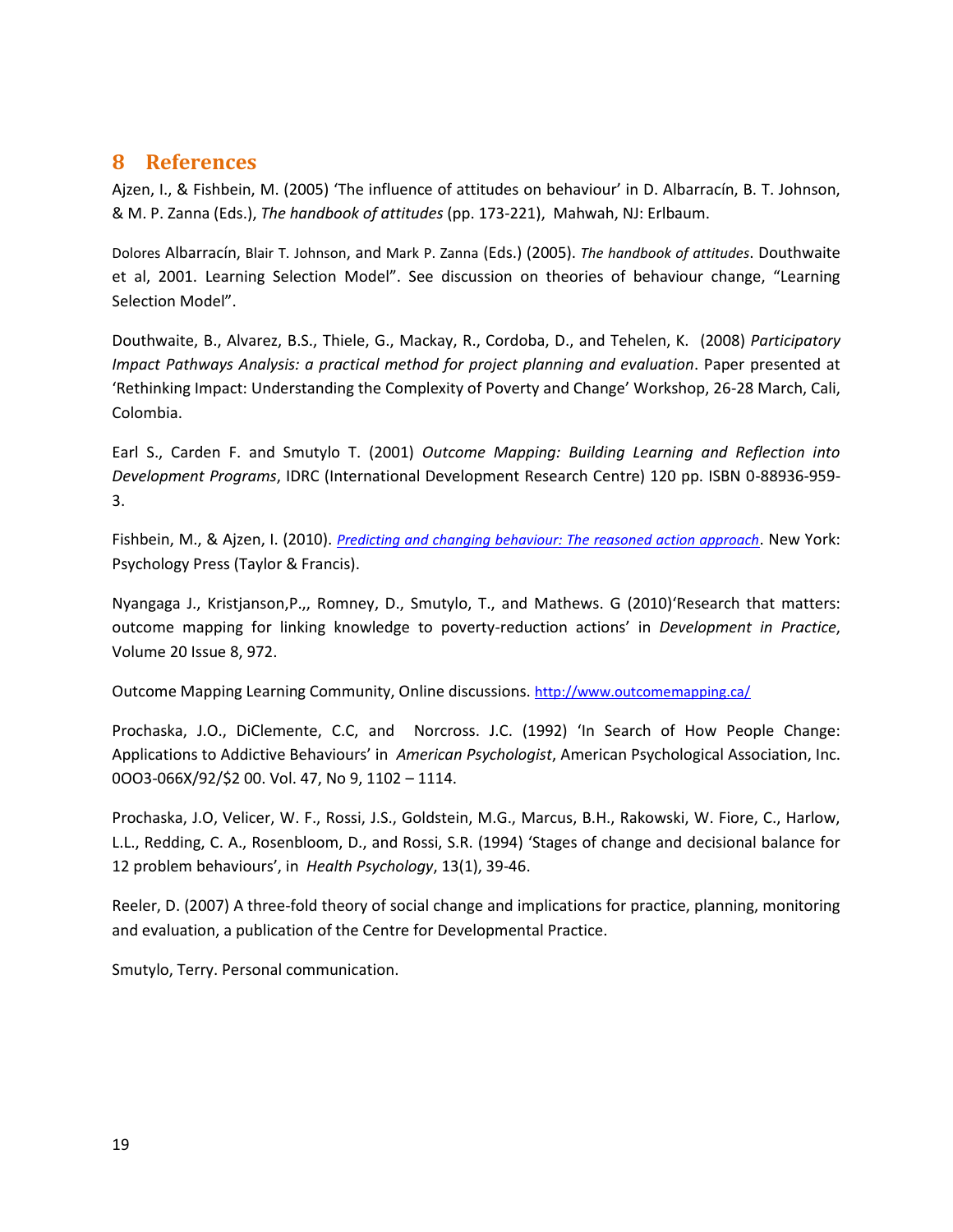## **9 Appendix 1: The distribution of P1, P2 and P3 types of the 32 sets of progress markers**



#### Colour code legend



**P1** Preparation for the Journey: building Knowledge and Capacity

P1 progress markers are early actions related to the BP building their knowledge about the project's vision and mission and their roles (as partners) in the journey. PMs in this category will usually include any reactions and actions by the BP in question (or in focus) – in response to the project team's strategies (intervention) – to be open about the project's intentions and equip themselves with more